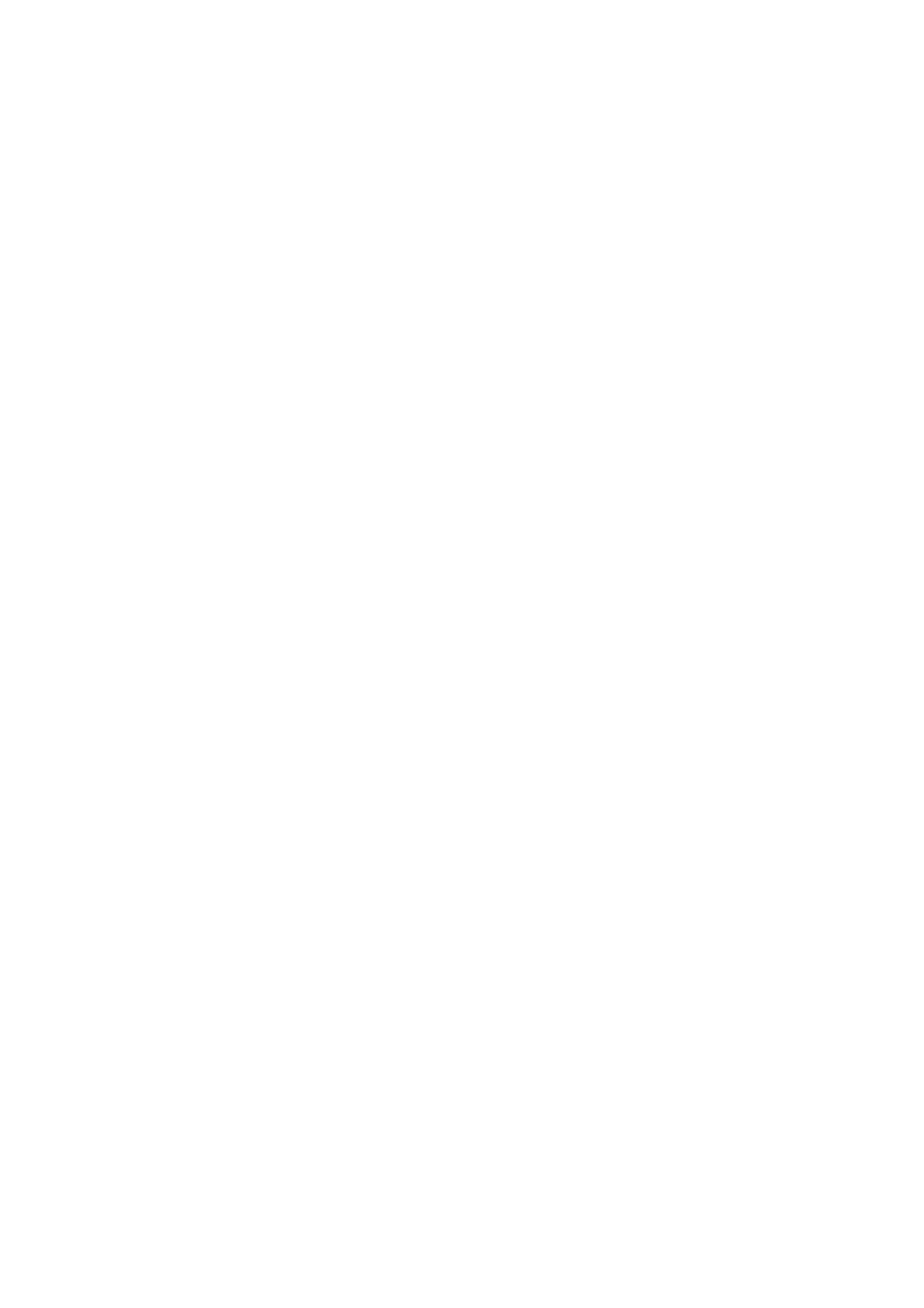| 1              | <b>BACKGROUND TO ENERGY AND GLOBAL WARMING ISSUES 17</b>                                    |
|----------------|---------------------------------------------------------------------------------------------|
|                |                                                                                             |
|                |                                                                                             |
|                | 1.3 CURRENT STATUS OF, AND OUTLOOK FOR, ENERGY CONSUMPTION AND CO <sub>2</sub> EMISSIONS 21 |
|                |                                                                                             |
|                |                                                                                             |
|                |                                                                                             |
| $\overline{2}$ |                                                                                             |
|                | 2.1 PROMOTION OF INTERNATIONAL COORDINATION IN ENERGY DEVELOPMENT35                         |
|                |                                                                                             |
|                |                                                                                             |
|                |                                                                                             |
| 3              |                                                                                             |
|                |                                                                                             |
|                |                                                                                             |
| 4              |                                                                                             |
|                | 4.1 CONSTRUCTION OF ENERGY TRANSPORT INFRASTRUCTURE IN DEVELOPING COUNTRIES 64              |
|                | 4.2 REINFORCEMENT OF INTERNATIONAL ENERGY TRANSPORT INFRASTRUCTURE  66                      |
|                |                                                                                             |
| 5              |                                                                                             |
|                |                                                                                             |
|                |                                                                                             |
|                |                                                                                             |
|                | 5.4 PROMOTION OF ENERGY SAVING (CONSTRUCTION OF SOCIAL INFRASTRUCTURE) 82                   |
|                |                                                                                             |
| 6              |                                                                                             |
|                | 6.1 REINFORCEMENT OF CONVENTIONAL ENVIRONMENTAL MEASURES IN DEVELOPING                      |
|                |                                                                                             |
|                | 6.2 CLARIFICATION OF THE POSITIONING OF $CO2$ COLLECTION AND STORAGE TECHNOLOGY AND         |
|                |                                                                                             |
|                | 6.3 REDUCTION OF GREENHOUSE GASES OTEHR THAN ENERGY-DERIVED CO <sub>2</sub> 94              |

## **Contents**